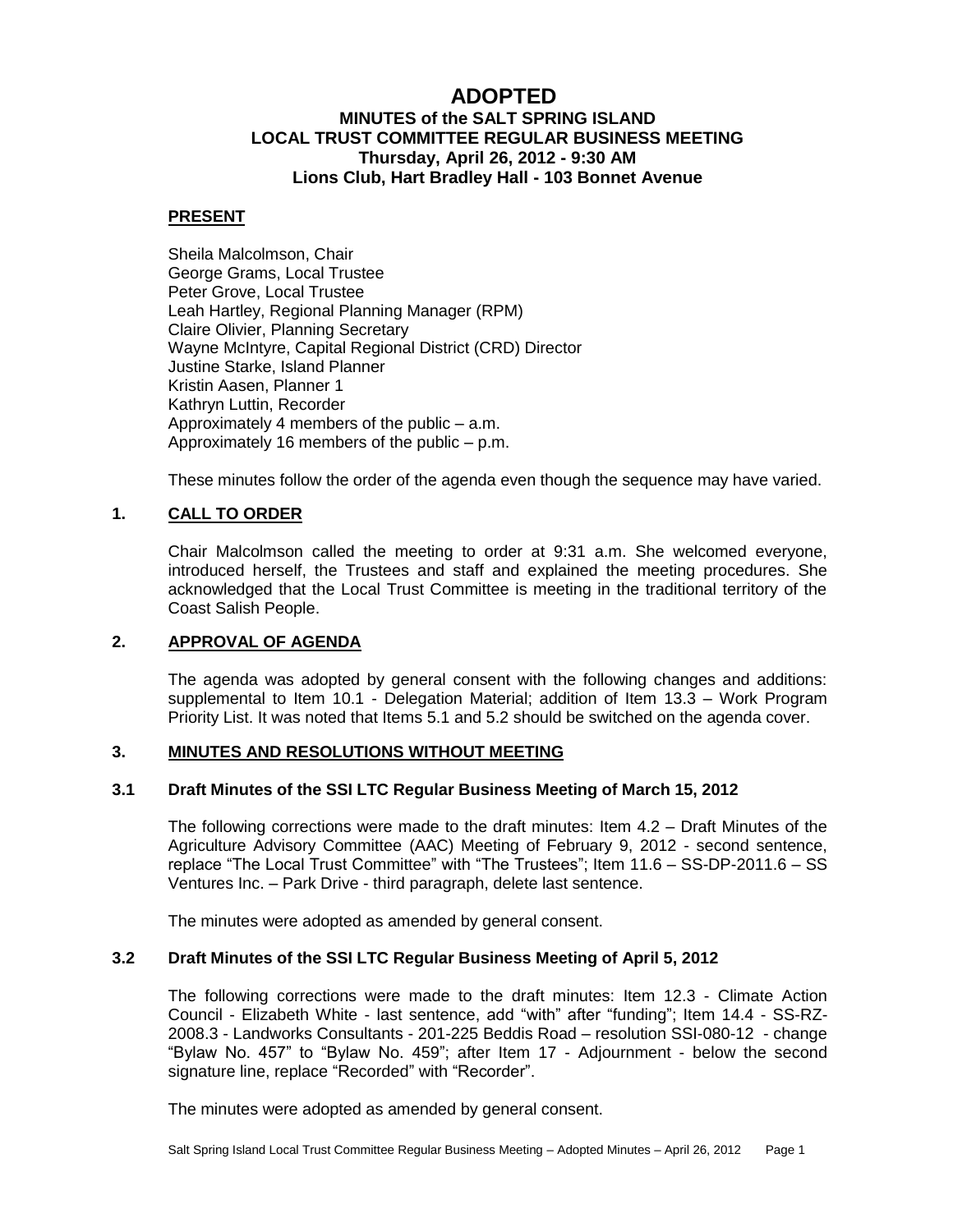# **3.3 Section 26 Resolution-Without-Meeting Log Report – None**

### **4. BUSINESS ARISING FROM MINUTES**

#### **4.1 LTC Work Program**

RPM Hartley reviewed the staff report dated April 18, 2012.

By general consent, Trustee Grams will bring back a proposal to reflect on Local Trust Committee (LTC) objectives and to reorder Tables 2 and 3 of the staff report for the Local Trust Committee to consider at its next regular business meeting.

The LTC agreed to revisit the report in the afternoon session. The following resolution was introduced at that time:

SSI-087-12 It was **MOVED** and **SECONDED** that the Salt Spring Island Local Trust Committee establishes its top priorities as: 1) OCP Review- DP4/RAR - mapping; 2) Land Use Bylaw Update - Secondary Suites; 3) Video Recording Pilot and Evaluation; 4) Advisory Committee Terms of Reference; 5) Community Engagement Pilot. **CARRIED**

### **4.2 Follow-Up Action List**

The Local Trust Committee requested a Work Program printout as a standing item at each meeting.

Trustee Grove reported on the Climate Action Society proposal regarding Gas Tax funding. Consensus was that the timeline is too tight to apply for funding.

Trustee Grams explored the idea of working with the CRD to plan a weekend event dedicated to water and sewage management.

### **5. CORRESPONDENCE**

- **5.1 Islands Trust – M. Grau, Grants Administrator – email dated March 23, 2012 - Seeking External Funding for Islands Trust - Received**
- **5.2 Islands Trust – M. Grau, Grants Administrator – email dated April 5, 2012 - Funding for Electric Car Charging Stations - Received**
- **5.3 Climate Action Council – P. Lamb, Treasurer – email dated April 6, 2012 – Local Trustee Liaison - Received**

Trustee Grove indicated he will attend meetings, as and when he is able.

### **5.4 Water Council – P. Lamb, Coordinator – email dated April 6, 2012 – Local Trustee Liaison - Received**

Trustee Grove indicated he will attend meetings, as and when he is able.

**5.5 Mayne Island Integrated Water Systems Society – Chair Mary Cooper – letter dated April 3, 2012 – Water System Notification - Received**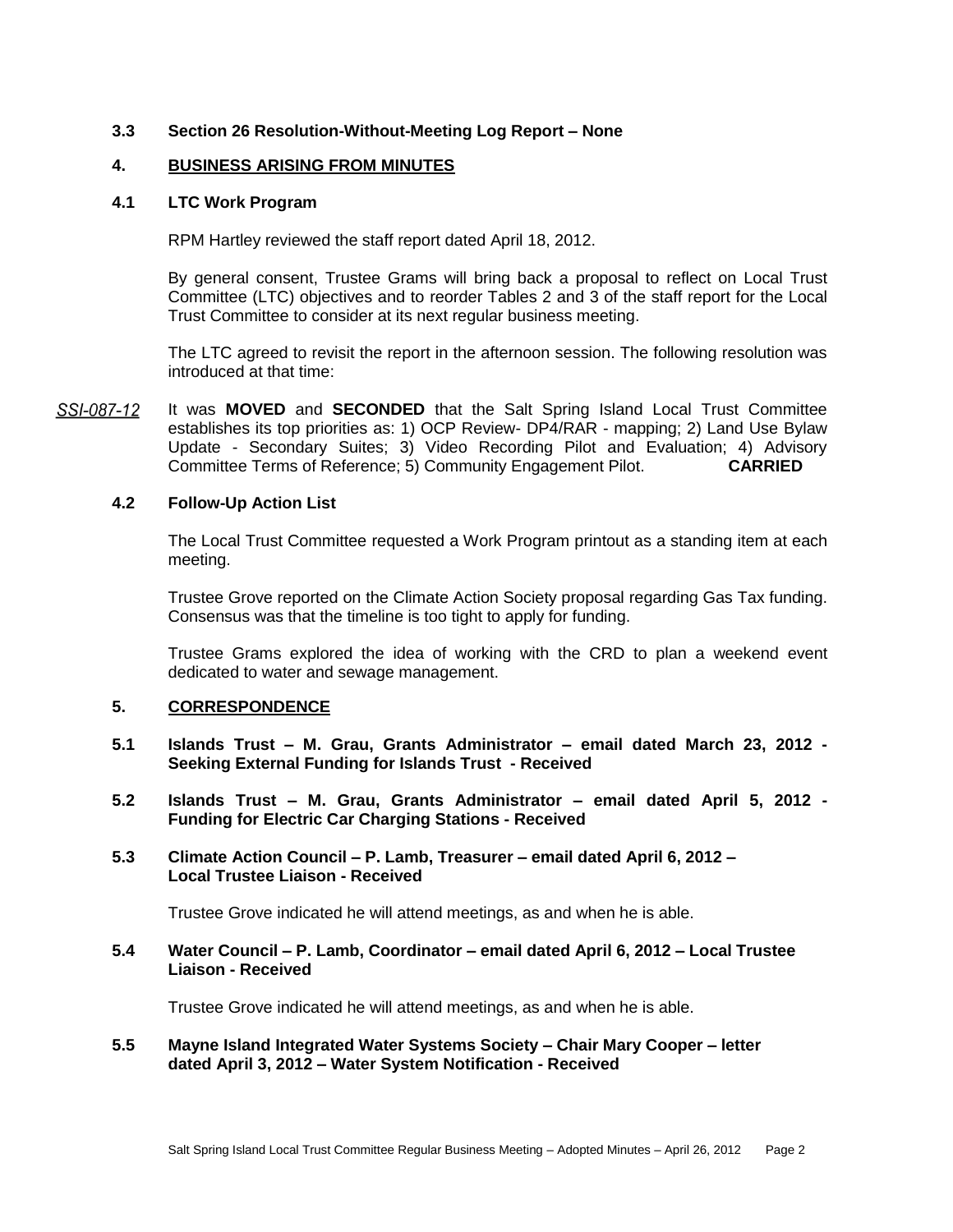### **5.6 Maliview Sewer Commissioners – Sharon Bywater & Carol Newmeyer – email dated April 17, 2012 – Secondary Suites on Maliview Drive - Received**

Trustee Grams indicated he will respond.

### **5.7 From 9 individuals – letter dated April 17, 2012 – Wagon Wheel Housing Concept - Received**

By general consent, the Local Trust Committee directs staff to reply to this letter, with copies to the Trustees and CRD Director.

### **6. REPORTS**

### **6.1 2012 Development Applications Report**

RPM Hartley reviewed the staff report dated April 16, 2012.

### **6.2 Applications with Status Report**

The report was reviewed.

### **6.3 Local Trust Committee Expense Budget Allocations**

RPM Hartley reviewed the staff report dated April 16, 2012.

SSI-088-12 It was **MOVED** and **SECONDED** that the Salt Spring Island Local Trust Committee allocates its 2012/13 Local Expense Budget to general ledger codes as follows: 28% to LTC Meeting Expenses; 5% to Advisory Committee Meeting Expenses; 10% to Communications; 52% to Projects; and 5% to Miscellaneous. **CARRIED**

### **6.4 Local Trust Committee Video Recording**

RPM Hartley gave a verbal report.

SSI-089-12 It was **MOVED** and **SECONDED** that the Salt Spring Island Local Trust Committee approves payment of expense to videotape general business meetings of the Local Trust Committee to be held in May and June with funds to come from the Local Expense Budget for 2012-13. **CARRIED**

> The Trustees requested legal advice on whether previously edited Local Trust Committee meeting videos can be restored to the public and whether this legal advice can also be available to the public.

The Chair called for a recess at 11:43 a.m. The meeting reconvened at 12:05 p.m.

Chair Malcolmson welcomed the members of the public and thanked them for coming. She introduced the Trustees and staff and reviewed the video recording practices. The Chair thanked CRD Director Wayne McIntyre for joining the meeting.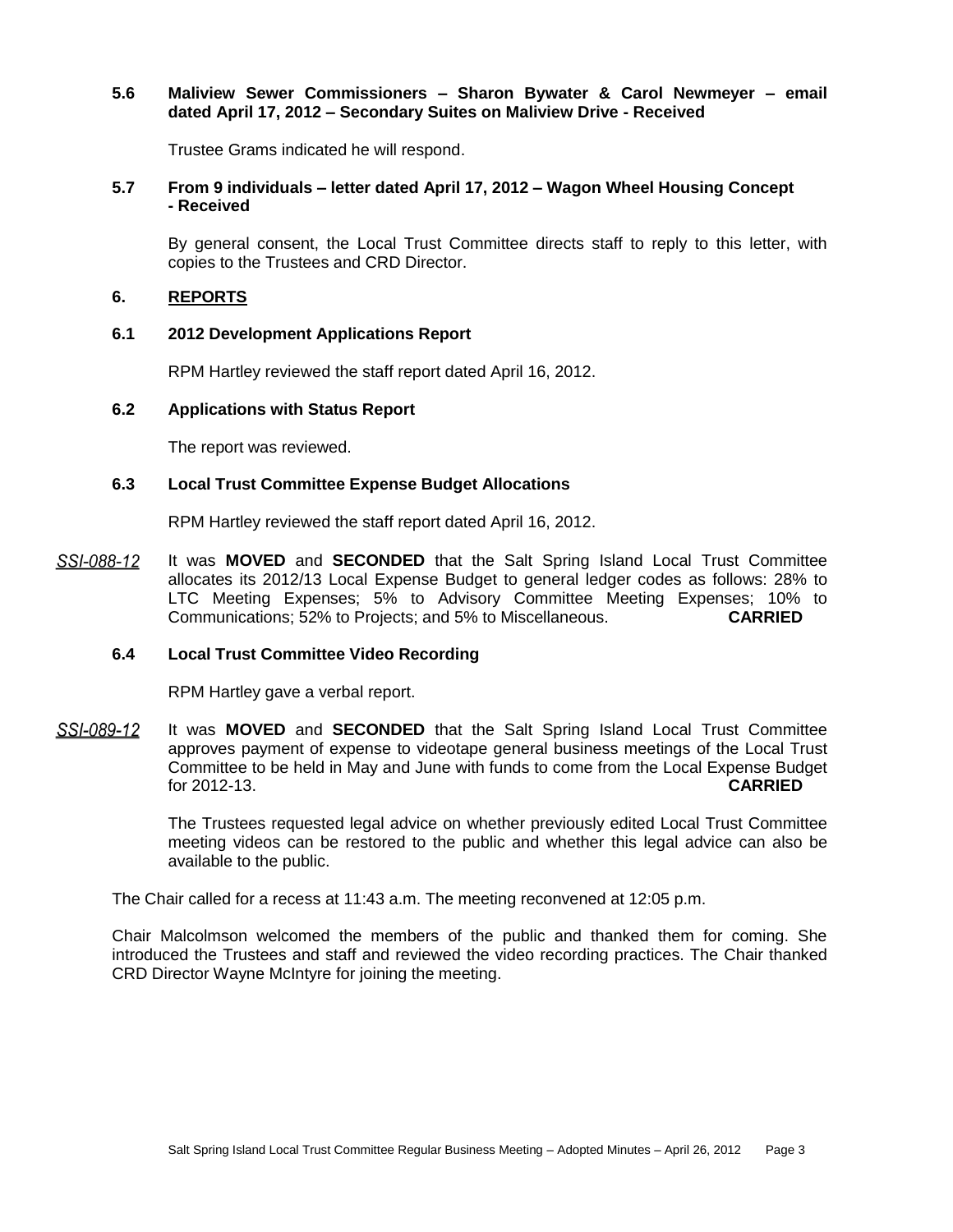# **7. TRUSTEE REPORTS**

Trustee Grams reported that he has met with: constituents; the Salt Spring Island Farmers' Institute; the Island Farmers' Alliance; and practicum student Ian Clement who is assisting with the Advisory Committee Terms of Reference Review. He noted the upcoming bike lane construction. He reported meeting with CRD Director McIntyre to discuss organizing a cooperative event between the Islands Trust and the CRD on the topic of sewage.

Trustee Grove commented on the community engagement project and Town Hall format, and a CFSI radio program on salmon farms. He reported that he attended the Salt Spring Island Transportation Commission's open house on new bike lane construction.

# **8. CHAIR'S REPORT**

Chair Malcolmson reported that she attended the Association of Vancouver Island and Coastal Communities convention in Ucluelet, where oil spill issues were discussed. She spoke about a presentation from the Chair of the Agricultural Land Commission in which affordable housing issues were reviewed.

# **9. CRD DIRECTOR'S REPORT**

CRD Director McIntyre reported on the formation of a Deer Management Advisory Board at the CRD. He further spoke about: Velo Village; a pedestrian/cycling master plan; CBC filming on Salt Spring Island on May 14 – 15; of the TravelChoices Select Committee on which he sits; and water and sewer issues.

# **10. DELEGATIONS**

# **10.1 Sean Patrick Hogan, Salt Spring Island SPCA – Services and Programs**

Mr. Hogan spoke about an affordable spay/neuter program.

# **10.2 Dr. Varzeliotis – Matters of Importance and Urgency Pending Resolution**

Dr. Varzeliotis provided an additional handout and spoke about microphones for the public during Local Trust Committee meetings and about censorship.

### **11. TOWN HALL**

Chair Malcolmson opened the Town Hall at 12:58 p.m. and explained the guidelines. Some members of the public expressed concerns about: the Maliview sewer system and secondary suites; the Star Barks Temporary Use Permit application (SS-TUP-2011.2); the community's business principles; tourism and waste; the community garden near the heronry on Rainbow Road; and the Advisory Committee Terms of Reference review.

A written submission was provided about the Advisory Committee Review.

The Chair called for a recess at 1:34 p.m. The meeting reconvened at 1:42 p.m.

# **12. APPLICATIONS, PERMITS, BYLAWS AND REFERRALS**

# **12.1 SS-TUP-2011.2 – Barbara and Roger Aust – 1429 Fulford-Ganges Road**

Island Planner Starke reviewed the staff report dated April 13, 2012. The applicant was present. It was noted that the application number in the title and footer of the report are in error and should read "SS-TUP-2011.2".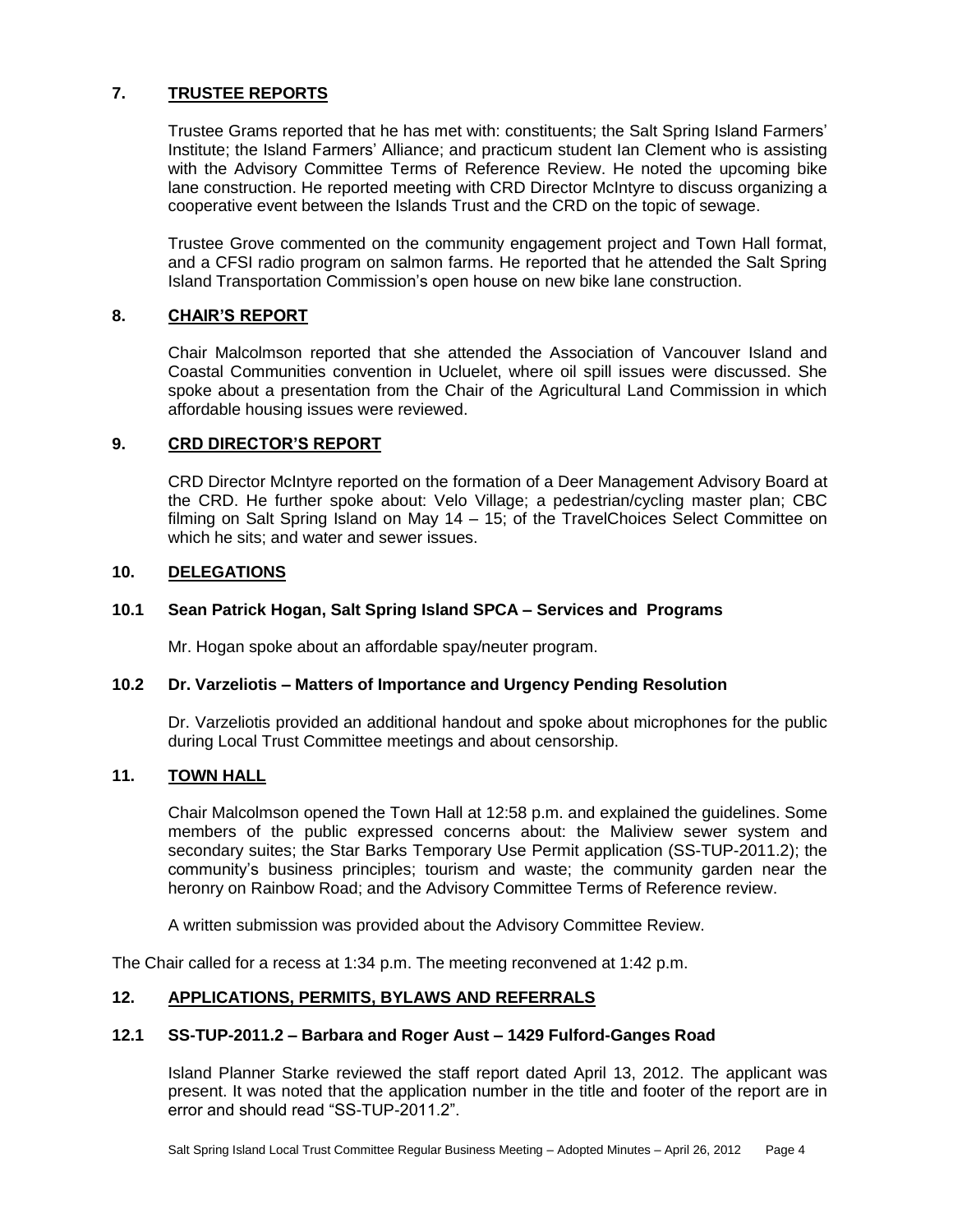SSI-090-12 It was **MOVED** and **SECONDED** that the Salt Spring Island Local Trust Committee approves issuance of Temporary Use Permit SS-TUP-2011.2 for a period of three years to Barbara I. Aust and Roger S. Aust for Strata Lot B, Section 78 South Salt Spring Island, Cowichan District, Strata Plan VIS6760 (1429 Fulford-Ganges Road). **CARRIED**

### **12.2 SS-DP-2011.5 – Landworks Consultants Inc. – 201-225 Beddis Road**

Planner Aasen reviewed the staff report dated April 19, 2012. The applicant's representatives were present.

It was **MOVED** and **SECONDED** that the Salt Spring Island Local Trust Committee SSI-091-12 approves issuance of Development Permit SS‐DP‐2011.5 for Landworks Consultants for Lot 2, Section 18, Range 4 East, North Salt Spring Island, Cowichan District Plan 2289 at time of adoption of Bylaw No. 459, cited as "Salt Spring Island Land Use Bylaw, 1999, Amendment No. 3, 2012" (201‐225 Beddis Road). **CARRIED**

### **12.3 SS-RZ-2011.5 – Karen and Gerald Tottman – 127 Rainbow Road**

Planner Aasen reviewed the staff report dated April 19, 2012. The applicants were present.

SSI-092-12 It was **MOVED** and **SECONDED** that the Salt Spring Island Local Trust Committee gives First Reading to Draft Bylaw No.460, cited as "Salt Spring Island Land Use Bylaw, 1999, Amendment No. 3, 2012" (Tottman, 127 Rainbow Road, SS‐RZ‐2011.5).

**CARRIED**

- SSI-093-12 It was **MOVED** and **SECONDED** that the Salt Spring Island Local Trust Committee instructs staff to refer Proposed Bylaw No. 460, to public agencies for comment (Tottman, 127 Rainbow Road, SS‐RZ‐2011.5). **CARRIED**
- <u>SSI-094-12</u> It was **MOVED** and **SECONDED** that the Salt Spring Island Local Trust Committee refer Proposed Bylaw No. 460 to the Advisory Planning Commission (Tottman, 127 Rainbow Road, SS‐RZ‐2011.5), after receiving the public agencies' comments as per the referral process. **CARRIED**

### **13. LOCAL TRUST COMMITTEE PROJECTS**

# **13.1 Advisory Committee Terms of Reference Review Scope of Work – Student Practicum Update**

Island Planner Starke reviewed Planner Brownrigg's staff report dated April 17, 2012. Practicum student Ian Clement was in attendance and spoke to the report options.

SSI-095-12 It was **MOVED** and **SECONDED** that the Salt Spring Island Local Trust Committee directs staff to schedule meetings between Ian Clement and the Chairs of the Advisory Planning Commission, the Advisory Design Panel, the Agricultural Advisory Committee, and the Advisory Environment Committee to provide feedback on review of advisory committee Terms of Reference (Work Program Priority Number 4, Advisory Committees Terms of Reference and Bylaw Examination). **CARRIED**

> By general consent the Local Trust Committee indicated support for Appendix A, work items 1-8 (scope section) of the staff report for Mr. Clement to carry forward on. The Trustees indicated interest in visiting the recommendations of Design Panel member S. Moffatt which were raised during the Town Hall session.